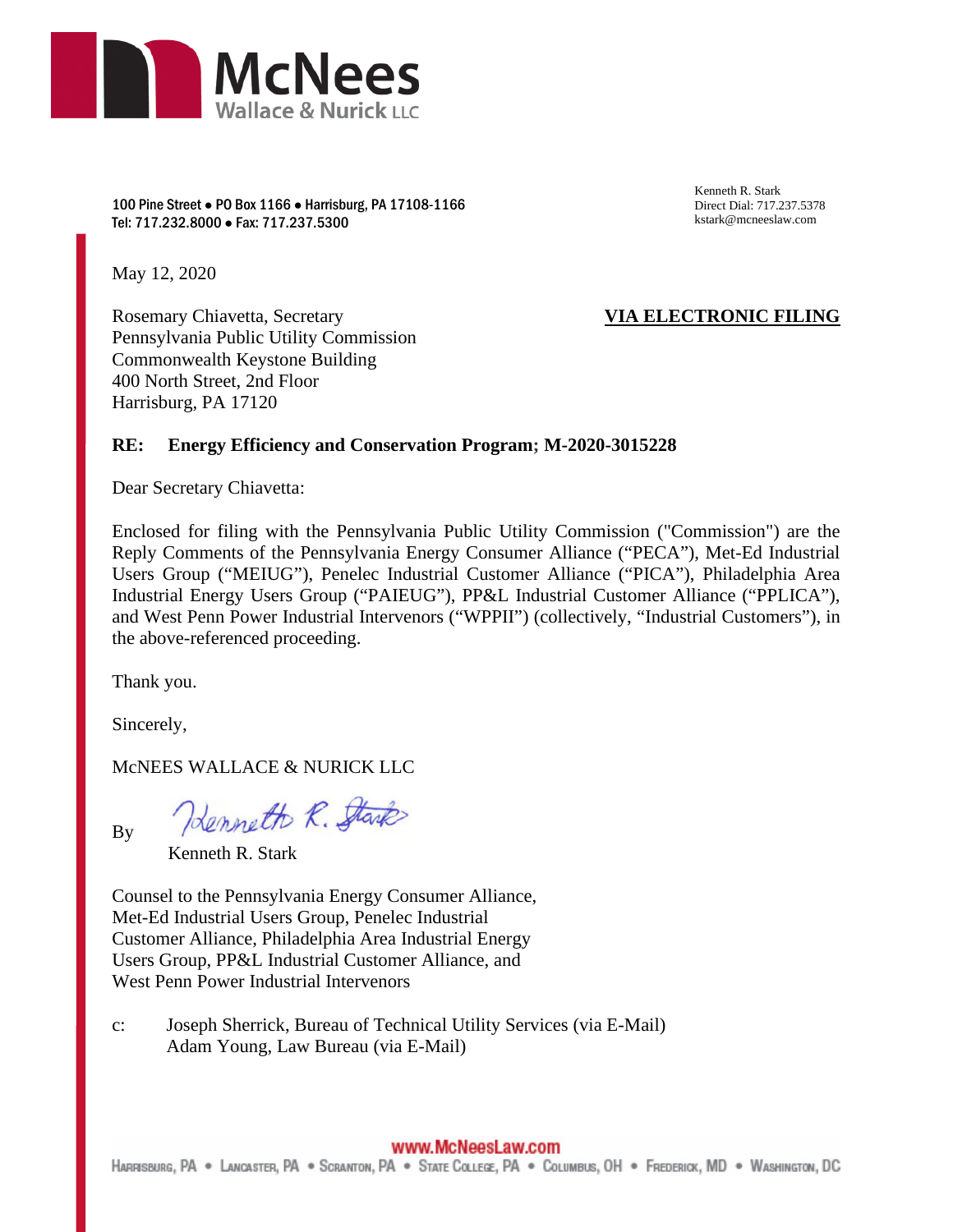#### **BEFORE THE PENNSYLVANIA PUBLIC UTILITY COMMISSION**

**Energy Efficiency and Conservation Program : Docket No. M-2020-3015228** 

# **REPLY COMMENTS OF THE PENNSYLVANIA ENERGY CONSUMER ALLIANCE, MET-ED INDUSTRIAL USERS GROUP, PENELEC INDUSTRIAL CUSTOMER ALLIANCE, PHILADELPHIA AREA INDUSTRIAL ENERGY USERS GROUP, PP&L INDUSTRIAL CUSTOMER ALLIANCE, AND WEST PENN POWER INDUSTRIAL INTERVENORS**

# **I. INTRODUCTION**

On March 12, 2020, the Pennsylvania Public Utility Commission ("PUC" or "Commission") issued its Tentative Implementation Order outlining the Commission's proposals to address the issues set forth at Section  $2806.1(a)$ <sup>1</sup> of Act 129 of 2008 ("Act 129") for establishing Phase IV of the Energy Efficiency and Conservation ("EE&C") Program.<sup>2</sup> The Tentative Implementation Order proposes to establish additional incremental reductions in electric consumption and peak demand for Pennsylvania's seven largest electric distribution companies ("EDCs"). The Commission's proposals incorporate the findings of the Act 129 Statewide Evaluator ("SWE") Energy Efficiency ("EE") and Peak Demand Reduction ("PDR") Market Potential Study Report ("SWE Report") and the Demand Response ("DR") Potential Study ("SWE DR Report"), which were released to the public on March 2, 2020. While the Commission had to cancel the Act 129 stakeholder meeting regarding the SWE's studies that was scheduled for

 $1$  66 Pa. C.S. § 2806.1(a).

<sup>2</sup> *Energy Efficiency and Conservation Program*, Docket No. M-2020-3015228, Tentative Implementation Order (Mar. 12, 2020) ("Tentative Implementation Order").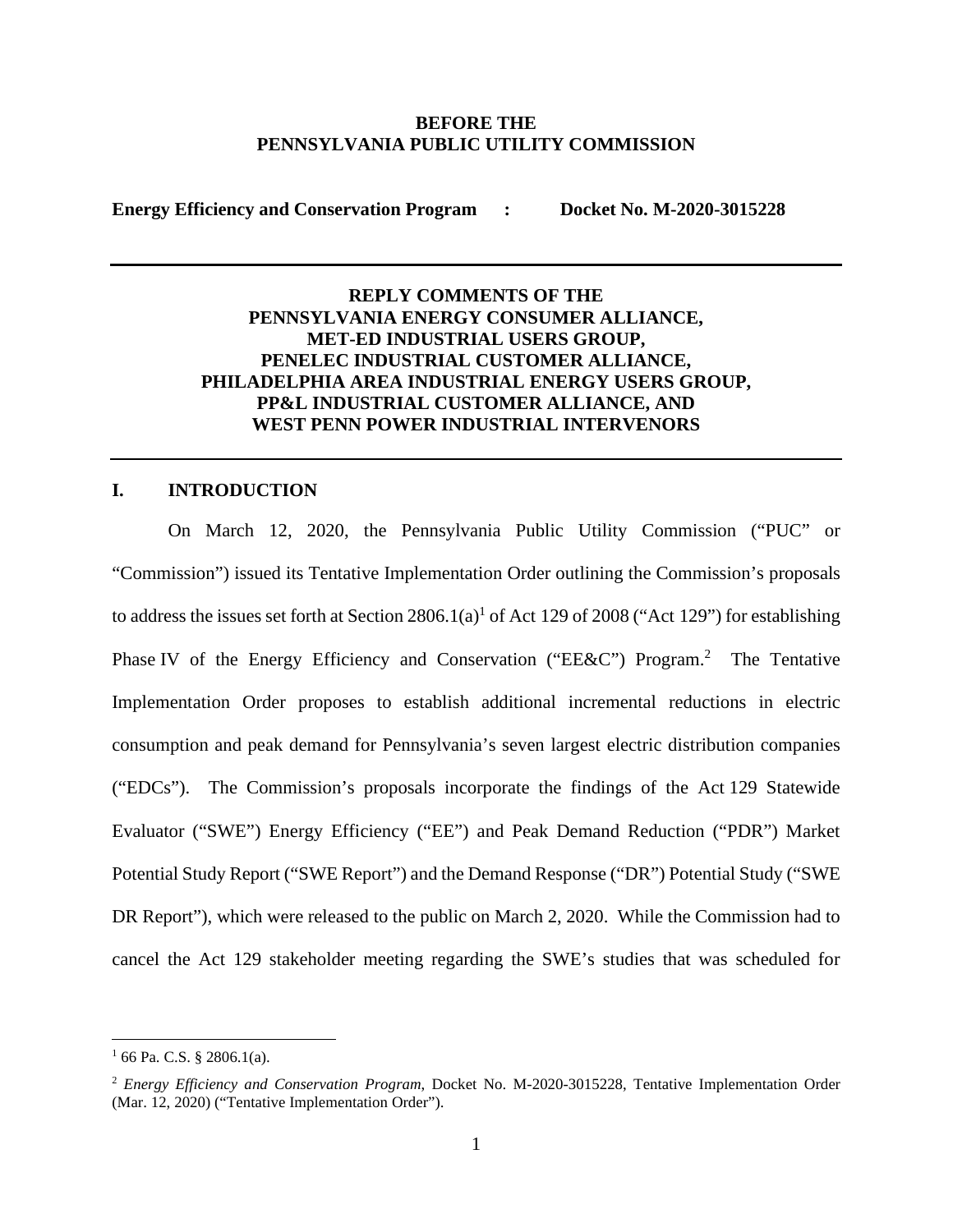March 25, 2020, due to the COVID-19 pandemic,<sup>3</sup> the Commission retained the time period for initial and reply comments to the Tentative Implementation Order.

The Pennsylvania Energy Consumer Alliance ("PECA"), Met-Ed Industrial Users Group ("MEIUG"), Penelec Industrial Customer Alliance ("PICA"), Philadelphia Area Industrial Energy Users Group ("PAIEUG"), PP&L Industrial Customer Alliance ("PPLICA"), and West Penn Power Industrial Intervenors ("WPPII") (collectively, "Industrial Customers") submit these Reply Comments to certain initial comments filed in this proceeding.

On April 27, 2020, stakeholders and interested parties, including the Industrial Customers,

filed initial comments in response to the Tentative Implementation Order's proposed Phase IV Act

129 requirements. Many parties in their comments raised concerns regarding the impact of the

COVID-19 pandemic on Phases III and IV of the Commission's Act 129 Program.<sup>4</sup> For example,

<sup>3</sup> *Cancellation Notice for the Act 129 Statewide Evaluator Energy Efficiency and Peak Demand Reduction Market Potential & Demand Response Potential Studies Stakeholder Meeting*, Docket No. M-2020-3015229 (issued Mar. 20, 2020).

<sup>4</sup> Comments of Industrial Energy Consumers of Pennsylvania ("IECPA"), Docket M-2020-3015228 (filed Apr. 27, 2020) ("IECPA Comments"); Comments of the Office of Consumer Advocate ("OCA"), Docket M-2020-3015228 (filed Apr. 27, 2020) ("OCA Comments"); Comments of the Coalition for Affordable Utility Services and Energy Efficiency in Pennsylvania ("CAUSE-PA"), Docket M-2020-3015228 (filed Apr. 27, 2020) ("CAUSE-PA Comments"); Comments of Advanced Energy Management Alliance ("AEMA") for the Pennsylvania Public Utility Commission on the Tentative Implementation Order for Phase IV Act 129, Docket M-2020-3015228 (filed Apr. 27, 2020) ("AEMA Comments"); Comments of Enel North America Inc., Docket M-2020-3015228 (filed Apr. 27, 2020) ("Enel Comments"); Comments of Oracle Utilities, Docket M-2020-3015228 (filed Apr. 27, 2020) ("Oracle Comments"); Comments of the Energy Association of Pennsylvania ("EAP") to Act 129 Phase IV Tentative Implementation Order, Docket M-2020-3015228 (filed Apr. 27, 2020) ("EAP Comments"); Comments of the Keystone Energy Efficiency Alliance ("KEEA") to the Tentative Implementation Order Regarding Phase IV of Energy Efficiency and Conservation Programs Under Act 129, Docket M-2020-3015228 (filed Apr. 27, 2020) ("KEEA Comments"); Joint Comments of Action Housing, Inc. et al. (Collectively, PA Energy Efficiency for All Coalition "PA-EEFA"), Docket M-2020-3015228 (filed Apr. 27, 2020) ("PA-EEFA Comments"); Comments from Ceres on the Tentative Implementation Order on Phase IV of the Energy Efficiency and Conservation Programs Under Act 129, Docket M-2020-3015228 (filed Apr. 28, 2020) ("Ceres Comments"); PECO Energy Company's Comments on the Commission's March 12, 2020 Tentative Implementation Order, Docket M-2020-3015228 (filed Apr. 27, 2020) ("PECO Comments"); Comments of the Industrial Customers, Docket M-2020-3015228 (filed Apr. 27, 2020) ("Industrial Customers' Comments" or "Initial Comments"); Comments of the Duquesne Light Company, Docket M-2020-3015228 (filed Apr. 27, 2020) ("Duquesne Comments"); Comments of Metropolitan Edison Company et al., to the Tentative Implementation Order, Docket M-2020-3015228 (filed Apr. 27, 2020) ("FirstEnergy Companies' Comments"); Comments of PPL Electric Utilities Corporation, Docket M-2020-3015228 (filed Apr. 27, 2020) ("PPL Comments").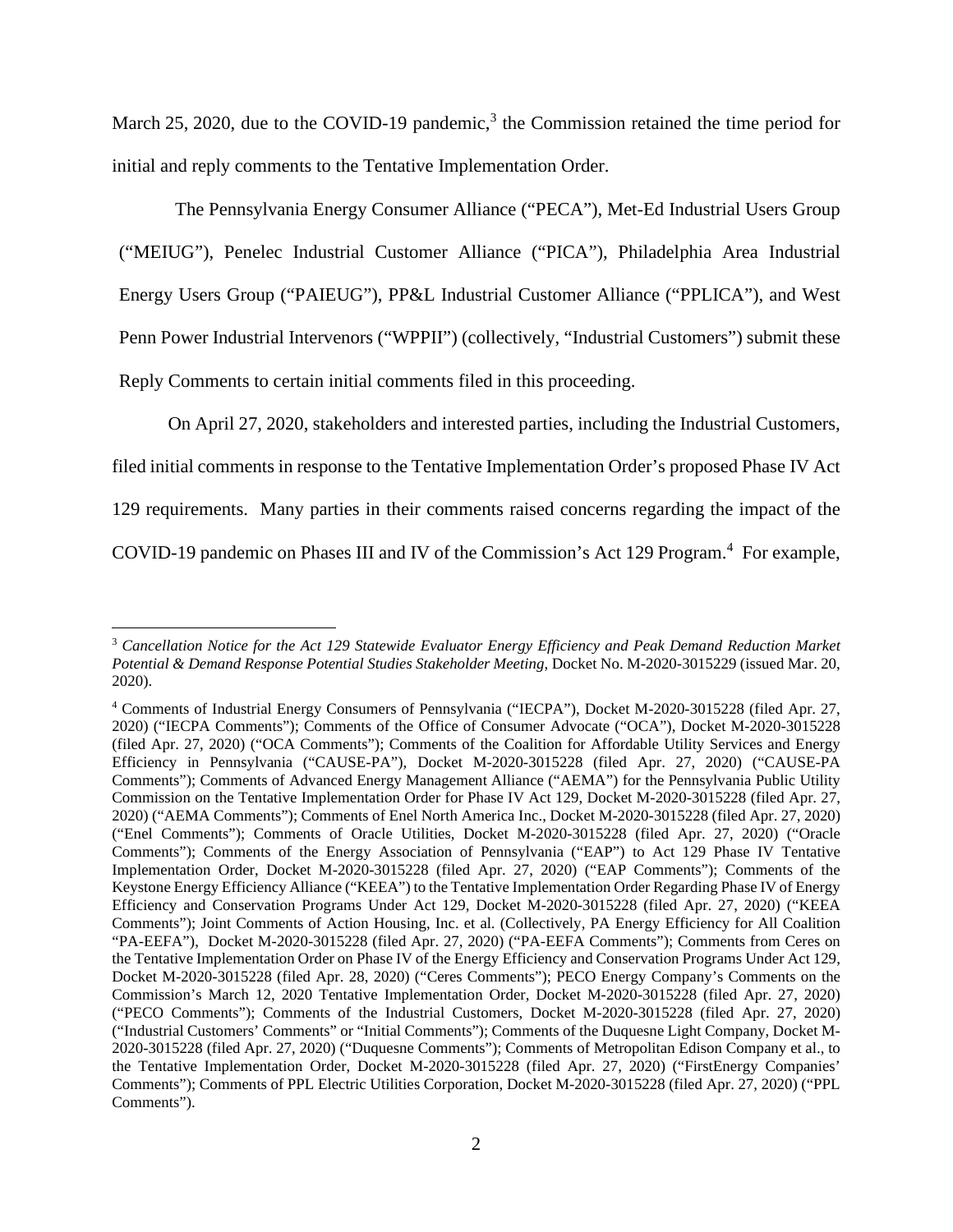the Office of Consumer Advocate ("OCA") encouraged the Commission to delay or suspend implementation of Act 129 Phase IV due to the economic circumstances and shifts in power demand and energy consumption stemming from the COVID-19 pandemic.<sup>5</sup> In requesting to delay implementation of Phase IV, the OCA explained that many of the assumptions underlying the SWE's Energy Efficiency and Peak Demand Study were based on 2018 baseline data that are "no longer relevant or valid under today's circumstances."<sup>6</sup> Similarly, the PECO Energy Company ("PECO") explained that, due to COVID-19, certain assumptions in the SWE's studies "may no longer be reasonable."<sup>7</sup>

Because COVID-19 has detrimentally impacted the nation's economy and the economic well-being of businesses and consumers throughout Pennsylvania, the Industrial Customers' Reply Comments respond to certain initial comments that suggest the need to continue Phase IV as planned. Herein, the Industrial Customers rebut those comments and reiterate support for comments that argue and demonstrate the need for the Commission to delay the implementation of Phase IV by at least one year, if not longer. Because the cost of electricity (including regulatory costs such as EE&C surcharges) is a substantial portion of the operating budgets of the members of the Industrial Customers, implementing Phase IV under the proposed schedule would add further unnecessary economic hardship to customers, industries, and employees experiencing very challenging times.

As set forth more fully in the Industrial Customers' Initial Comments, if the Commission proceeds with Phase IV, the Industrial Customers request that Large Commercial and Industrial

<sup>5</sup> *See Act 129 Energy Efficiency and Conservation Program Implementation Phase IV*, Docket No. M-2020-3015228, OCA Comments at 1-5 (filed Apr. 27, 2020), Industrial Customers' Comments at 6-12 (filed Apr. 27, 2020), IECPA Comments at 1-3 (requesting suspension of Phase IV).

<sup>6</sup> OCA Comments at 2.

<sup>7</sup> PECO Comments, at 1-2, Docket No. M-2020-3015228 (filed Apr. 27, 2020).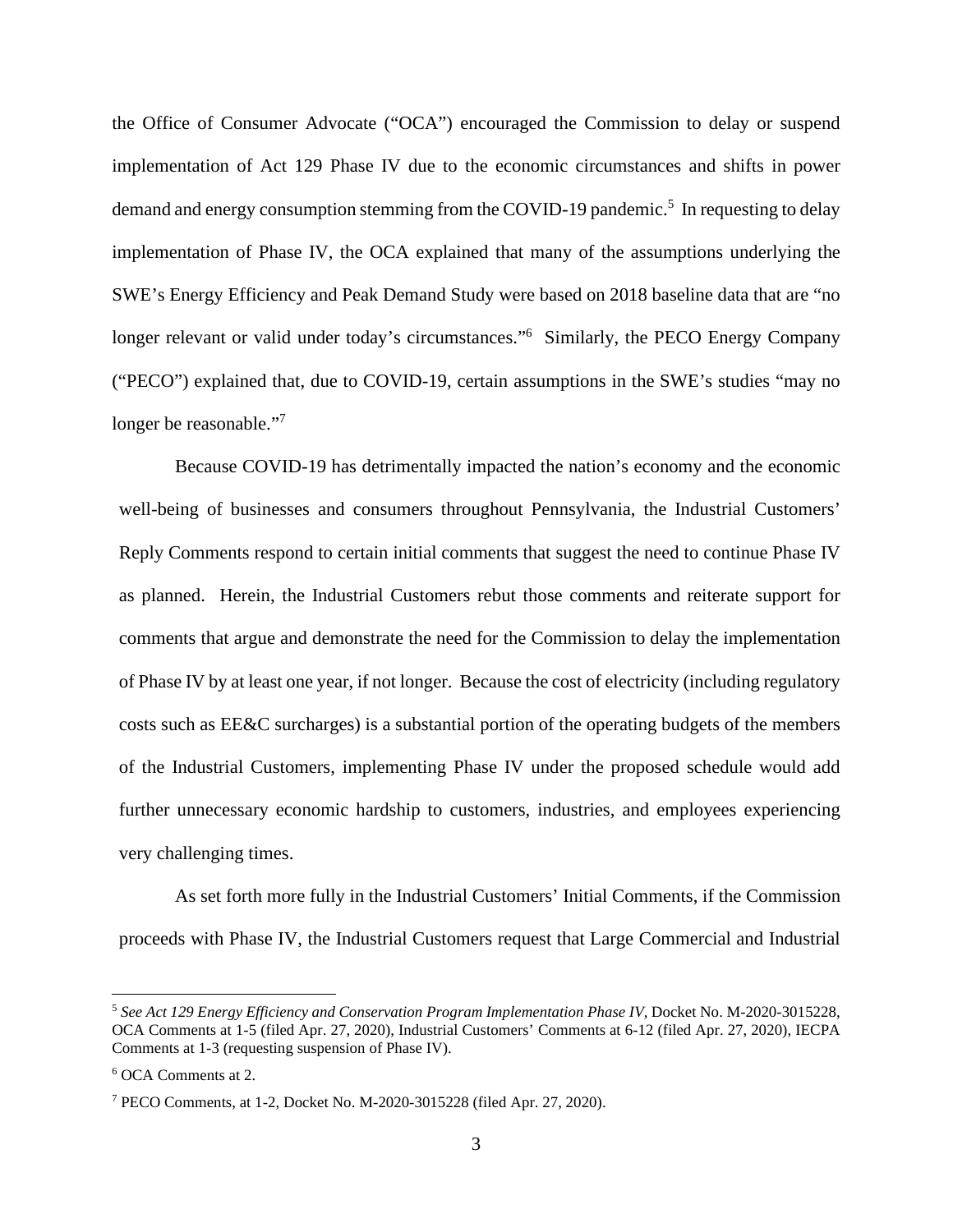("C&I") customer classes not be included in a Phase IV because the Tentative Implementation Order is not supported by substantial evidence demonstrating it is just and reasonable to include Large C&I customers in Phase IV. $8$  Critically, neither the Commission nor any stakeholders in their initial comments have demonstrated that participation by any Large C&I customers in Phase IV provides benefits commensurate with program costs, especially in this current economic climate. In the event, however, that the Commission proceeds with Phase IV and requires participation by Large C&I Customers, the Industrial Customers are providing substantive Reply Comments to certain initial comments addressing the Tentative Implementation Order proposals. Importantly, these Reply Comments should not be construed as an endorsement of the continuation of the EE&C Plans for Large C&I customers.<sup>9</sup>

### **II. REPLY COMMENTS**

# **A. Because No Party Has Demonstrated that COVID-19's Impact on the Economy and Power Demand Is Immaterial, Proceeding with Phase IV Based on the SWE's Studies and the Findings in the Tentative Implementation Order Is Not Just and Reasonable Nor in the Public Interest.**

While the Industrial Customers,<sup>10</sup> the Industrial Energy Consumers of Pennsylvania ("IECPA"),<sup>11</sup> and the OCA advocated for the suspension of Phase IV,<sup>12</sup> other stakeholders filed comments assuming that Phase IV would continue, regardless of the change in circumstances necessitated by COVID-19.<sup>13</sup> Some commenters recognized the impact of COVID-19, but

<sup>8</sup> Industrial Customers' Comments at 2-4, 6, 12-16.

<sup>&</sup>lt;sup>9</sup> The Industrial Customers are not responding to every single issue raised in initial comments in this proceeding. Not responding to an issue should not construed as agreement to the outcome advanced by the commenter raising the issue.

<sup>10</sup> *See* Industrial Customers' Comments at 2-4.

<sup>11</sup> *See* IECPA Comments at 2-3.

<sup>12</sup> *See* OCA Comments at 2-6.

<sup>13</sup> *See, e.g.,* Comments of the Housing Alliance of Pennsylvania at 1-2.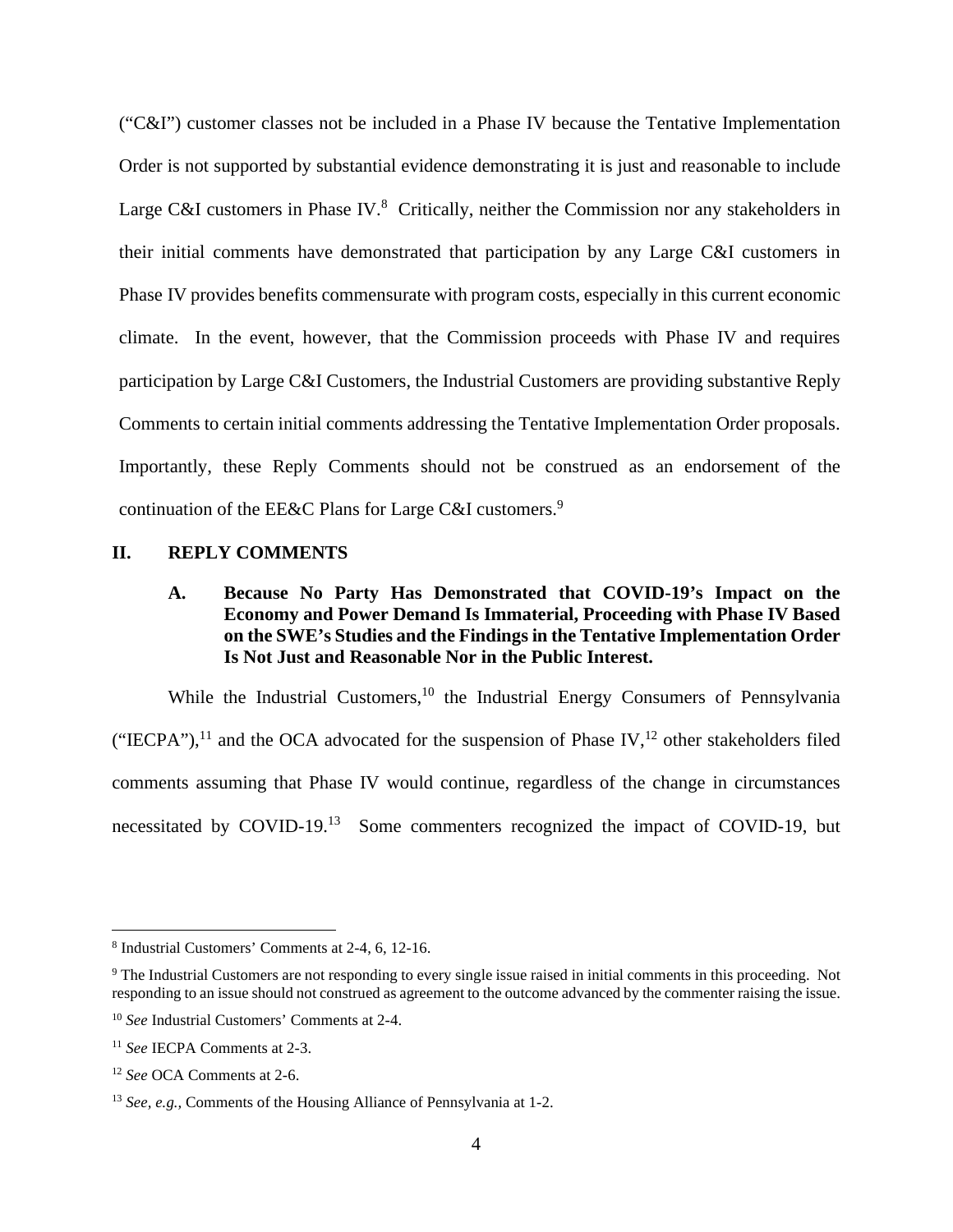expressly asked for the continuation of Phase IV.<sup>14</sup> Critically, the commenters seeking to continue Act 129 in Phase IV on the schedule proposed by the Commission (prior to the Governor's declaration of Disaster Emergency and issuance of stay home orders) fail to acknowledge or explain how the SWE's studies and proposals in the Tentative Implementation Order can remain valid following the changed economic circumstances and changed demand and consumption patterns.<sup>15</sup> In its Initial Comments, the Industrial Customers elaborated on these changed circumstances to demonstrate that, because the economic and energy markets face unprecedented uncertainty, the Commission cannot reasonably rely on the SWE's studies using historic sales and demand/consumption patterns and other pre-COVID-19 economic data.<sup>16</sup>

Critically, when the peak of the pandemic recedes, economic recovery will not occur with the flip of a switch. Instead, the economy will recover more gradually over time, like turning on the lights with a dimmer. The degree and pace by which the dimmer may illuminate the room remains unknown and will vary greatly by industry, economic sector and subsector, and geographic region. Because COVID-19 has caused "fundamental damage" to some of the nation's largest industries without the prospect of a "sharp rebound" in the economy, it will take a while to rebuild and stabilize.<sup>17</sup> Importantly, the stakeholders supporting the implementation of Phase IV fail to address these issues as part of their Initial Comments. Because these issues play an

<sup>14</sup> *See* CAUSE-PA Comments, at 3-5; *see* KEEA Comments, at Introduction and Section I; *see* PA-EEFA Comments, at 4-5, 21; *see* AEMA Comments at 1.

<sup>&</sup>lt;sup>15</sup> See generally CAUSE-PA, KEEA, and PA-EEFA Comments.

<sup>16</sup> *See* Industrial Customers' Comments at 4-6.

<sup>17</sup> David Harrison, *Coronavirus Prompts Biggest U.S. Manufacturing Pullback Since Last Recession*, THE WALL STREET JOURNAL, May 1, 2020, https://www.wsj.com/articles/u-s-factory-sector-contracted-in-april-11588343731?emailToken=5d735b62a9e6fe394b496d1cd80e84e4Xl/8LzDoDohNdPJF1aeyOxr0rLn/sW4zcGwQA G272Bb1qtMZl33Ms+THWkHKqW8v+HELziorfy0dpaRJ5X5W2xsdk9/bQLLfhq/1XakSxeU%3D&reflink=article email share (last accessed May 12, 2020) (quoting Tim Fiore) (hereinafter "WSJ May 1 2020 Manufacturing Article").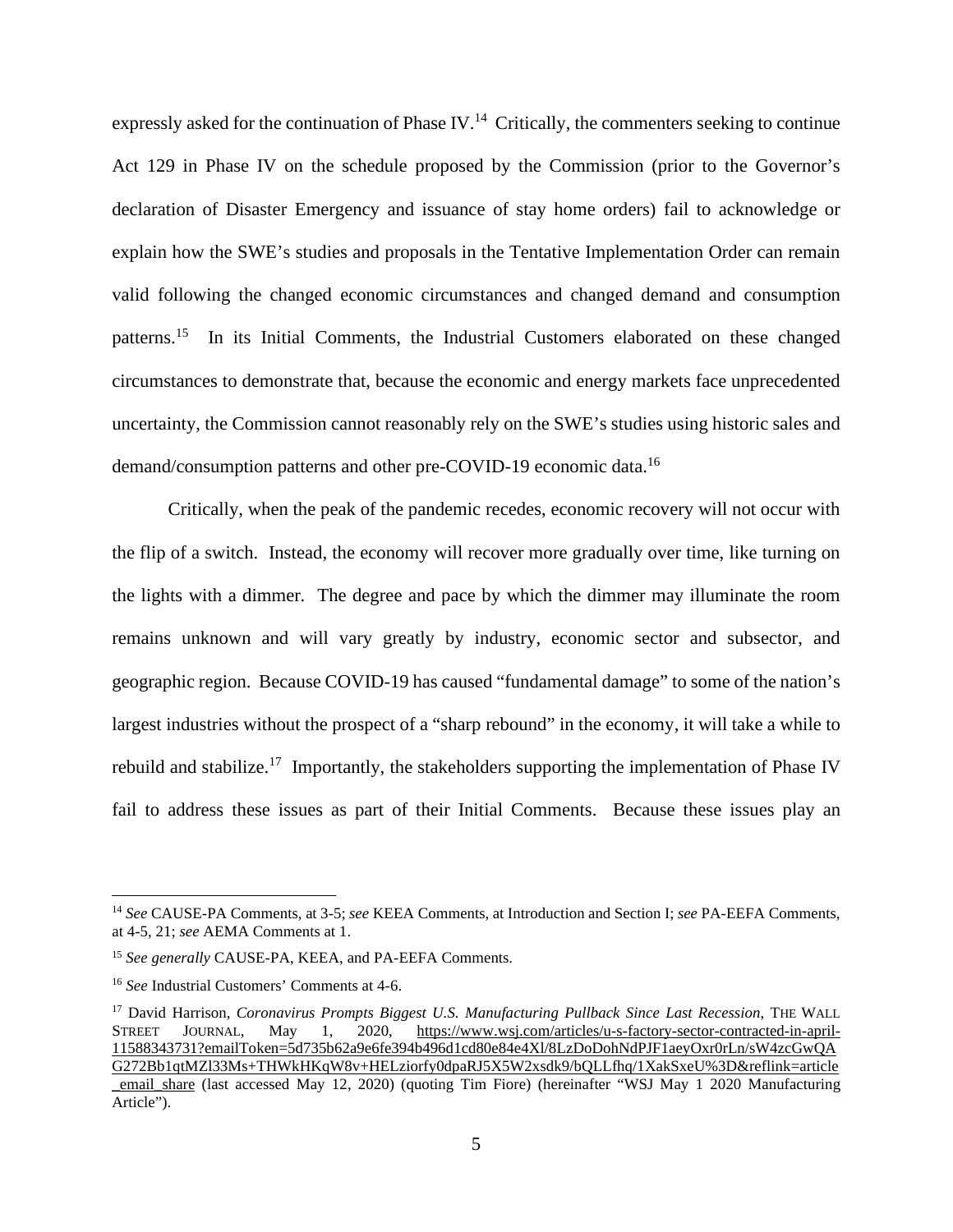important role in the application of Act 129, the Commission should not seek to finalize Phase IV at this time. Rather, the Commission should focus its Act 129 efforts on responding to the petitions seeking relief with respect to Phase III.<sup>18</sup>

# **B. Should the Commission Proceed with Phase IV and Require Large C&I Participation in Phase IV, Industrial Customers Provide the Following Responses to Certain Initial Comments.**

As addressed in its Initial Comments, the Industrial Customers submit that the costs of Phase IV participation by Large C&I customers have not been demonstrated to be commensurate with program benefits. The Industrial Customers will respond to select issues raised by other stakeholders in their initial comments to the Commission's Tentative Implementation Order.

# **1. While Lessons May Be Learned From Experience Implementing Phase I of Act 129 Following the 2008 Recession, the Commission Must Account for Severely Changed Economic Conditions and Power Demand Patterns When Implementing Phase IV.**

The Keystone Energy Efficiency Alliance ("KEEA") contends that lessons learned from implementing Phase I after the Great Recession in 2008 may be applied to today's environment.<sup>19</sup> KEEA further contends that prior successes in Act 129 phases justify continuation of Phase IV on the schedule proposed by the Commission.<sup>20</sup> While the Commission and stakeholders may learn lessons from prior Act 129 phases, the Commission should be careful to avoid placing too much stock in declaring those phases as clear successes, especially for end-use customers. Critically, the prior phases failed to include a true-up of the Total Resource Cost ("TRC") using actual market prices. The \$4 billion in benefits that KEEA claims that electric customers received in Phase I of

<sup>&</sup>lt;sup>18</sup> *See* IECPA Petition to Suspend Implementation of Act 129 Phase IV Requirements and Request for Other Relief, at 6-10, P-2020-3019562 (filed Apr. 22, 2020); *see* EAP Petition to Amend the Commission's June 19, 2015 Implementation Order, Docket No. M-2014-2424864 at 2, 6-10 (filed May 1, 2020).

<sup>19</sup> KEEA Comments at Section I.

<sup>20</sup> KEEA Comments at *id*.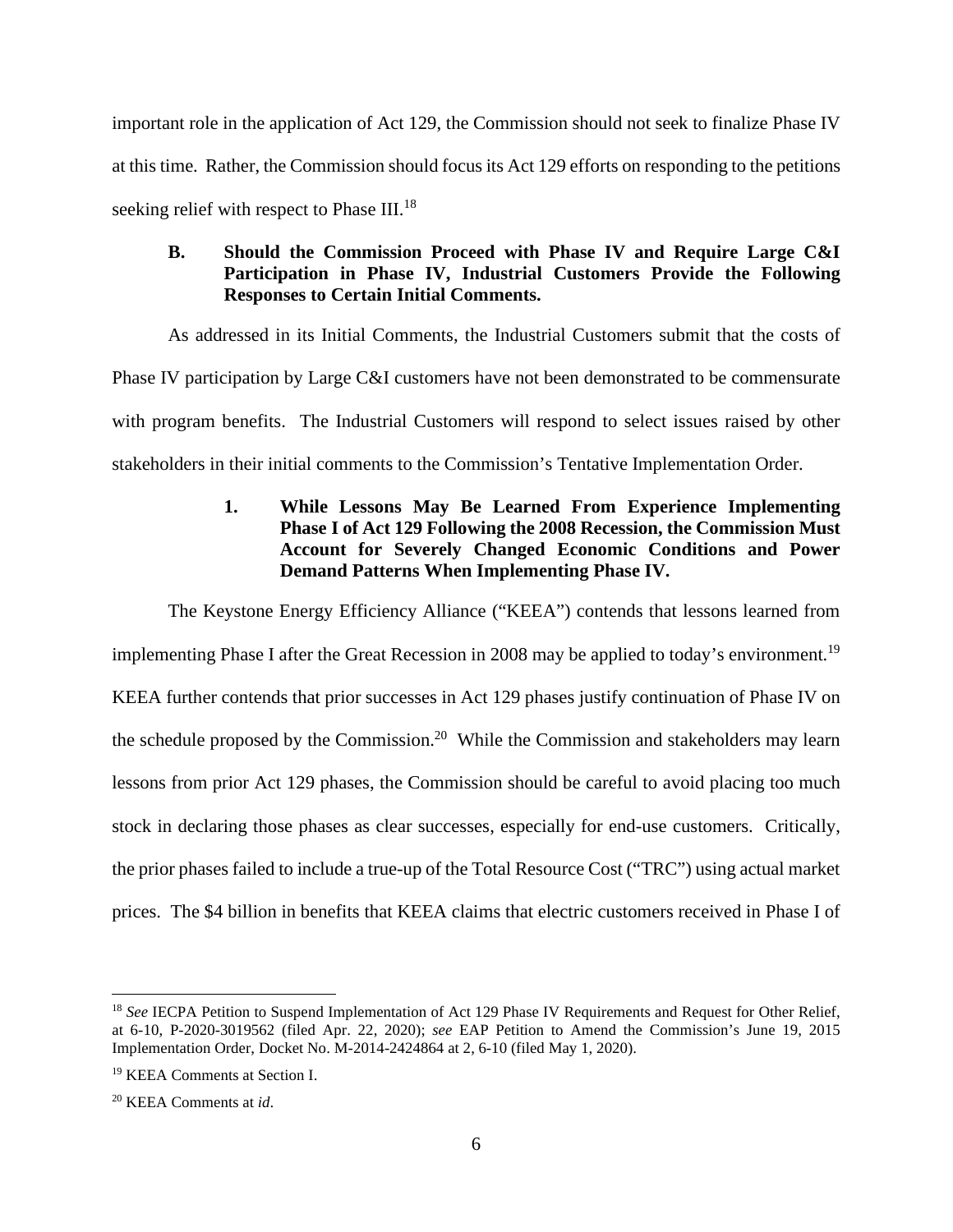Act 129<sup>21</sup> reflect market price assumptions that predated the Great Recession of 2008. When that recession occurred, market prices dropped. That price drop reduced the value of the energy efficiency projects for the particular consumers involved. Therefore, it is misleading for KEEA and EE proponents to tout Phase I as a huge success (and delivering substantial benefits to customers) based on the pre-recession market prices. In order to ascertain actual benefits, customers must examine actual value – not hypothetical value – especially when conditions change so dramatically.

Similar to the 2008-2009 timeframe, we are currently experiencing economic recession/stagnation and a sharp decline in economic demand and power demand/consumption, with ongoing market uncertainty and economic forecasts due to COVID-19. The critical lesson that must be learned from Phase I is the need to challenge the pre-COVID-19 market data, analysis, and assumptions that underlie the SWE's studies, the 2021 TRC Test Final Order, $^{22}$  and proposals in the Tentative Implementation Order. Conditions have changed dramatically. In its comments, KEEA has not demonstrated that it is prudent to continue EE activities in a Phase IV, especially when doing so would be based on pre-COVID-19 economic and electricity demand/consumption data. Throughout its comments, KEEA relies on pre-COVID-19 data and findings to justify continuation of Phase IV. However, nowhere in its comments does KEEA explain why or how relying on the pre-COVID-19 data is justified and still enables the Commission to establish a just and reasonable nexus between the costs of the program and any ensuing benefits of the program.

<sup>21</sup> *See* KEEA Comments at Section I (citing Phase I Final Report at 16). KEEA highlights \$4 billion in benefits, but overlooks the costs to consumers.

<sup>22</sup> *See* 2021 Total Resource Cost (TRC) Test, M-2019-3006868 (Final Order entered Dec. 19, 2019) (hereinafter "2021 TRC Test Final Order").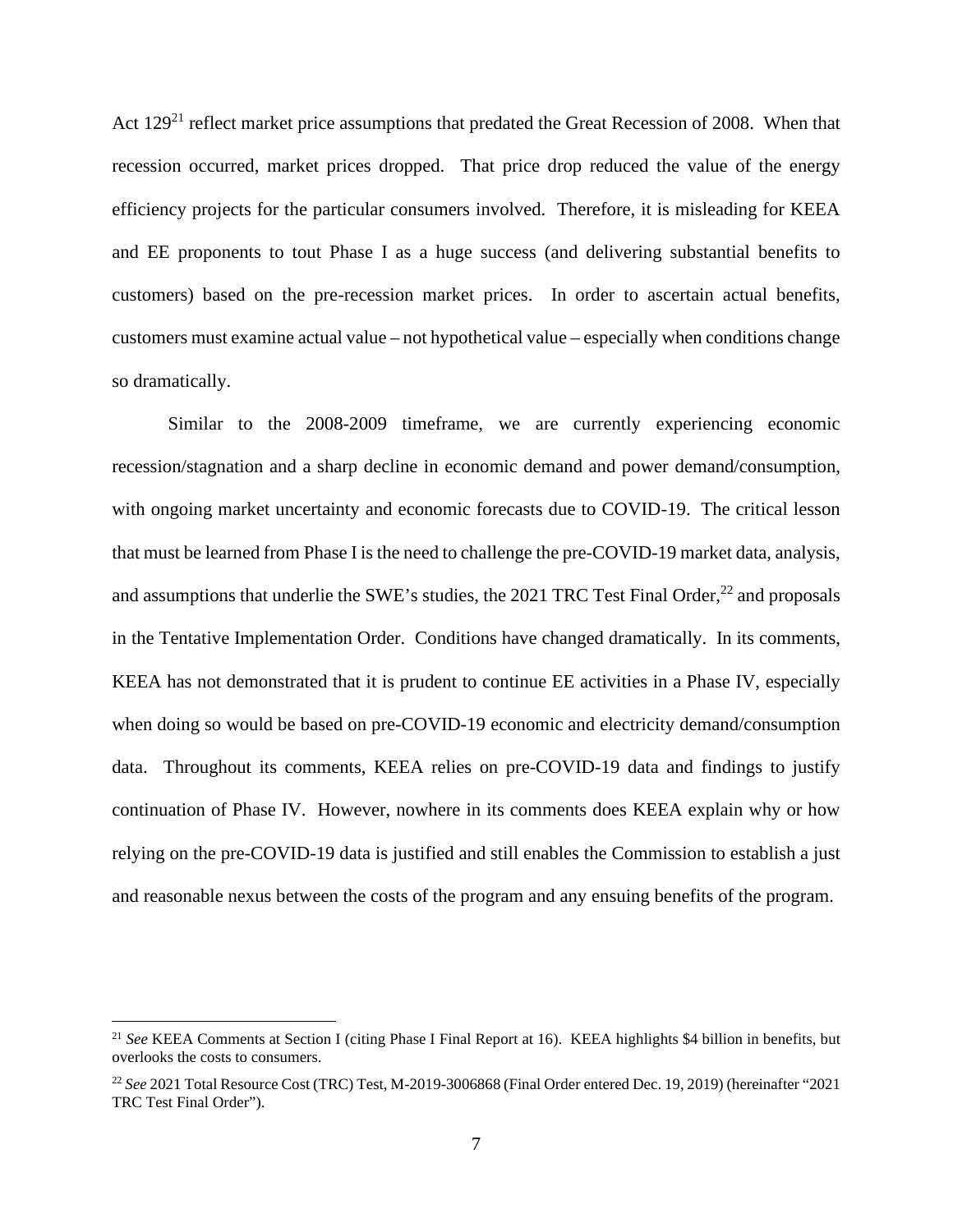Accordingly, prior to finalizing Phase IV, the Commission must re-examine the pre-COVID-19 data underlying the SWE's studies, the 2021 TRC Test Final Order, and the Tentative Implementation Order.

### **2. The Plain Language of Act 129 Does Not Provide the Commission with the Authority to Update EDC Budgets for EE&C Plans.**

KEEA asks the Commission to update the costs and budgets for EE&C plans to account for "inflation and other significant changes" since the budgets were first calculated in 2009.<sup>23</sup> As to the limitations on the costs of any EDC's plan, Act 129 is clear and provides:

The total cost of any plan required under this section shall not exceed 2% of the electric distribution company's total annual revenue as of December 31, 2006.<sup>24</sup>

Therefore, under a straightforward, literal reading of the statute, the cost of an EDC's plan cannot exceed 2% of the EDC's total annual revenue as of December 31, 2006. The Commission does not have the discretion or authority to adjust and update the EDC budgets for their EE&C plans.

Under the rules of statutory construction, the object of interpreting and construing statutes is "to ascertain and effectuate the intention of the General Assembly."<sup>25</sup> Furthermore, when the plain language of the statute is clear and free from ambiguity, the letter of the law must not be "disregarded under the pretext of pursuing its spirit."<sup>26</sup> In reviewing a recent statutory construction dispute involving the Public Utility Code, the Commonwealth Court affirmed that the plain language of the statute is the "best indication of legislative intent."<sup>27</sup>

<sup>23</sup> KEEA Comments, Section II.

 $24$  66 Pa. C.S. § 2806.1(g).

<sup>25</sup> 1 Pa. C.S. § 1921(a); *In re Bd. of Comm'rs of Cheltenham Twp*., 211 A.3d 845, 853 (Pa. 2019).

<sup>26</sup> 1 Pa. C.S. § 1921(b); *In re Grand Jury Investigation No. 18*, 224 A.3d 326, 332, (Pa. 2020); *see also A Special Touch v. Commonwealth*, 2020 Pa. LEXIS 2210, \*30 (Pa. 2020).

<sup>27</sup> *McCloskey v. Pa. PUC*, 225 A.3d 192, 203 (Pa. Cmwlth. Ct. 2020) (citing *Slippery Rock Area Sch. Dist. v. Pa. Cyber Charter Sch.*, 31 A.3d 657, 663 (Pa. 2011)).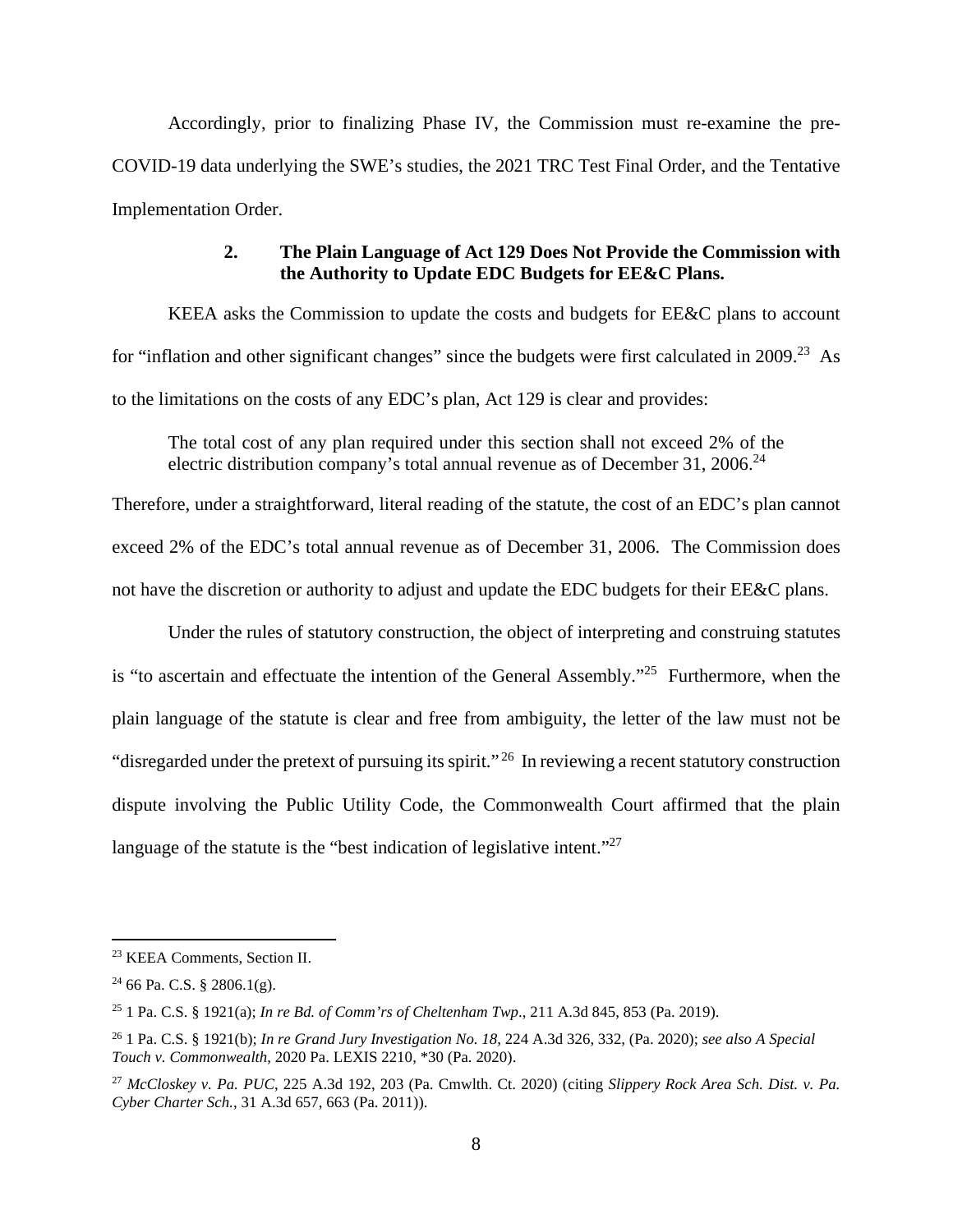In light of the rules of statutory construction, which have been codified by the Statutory Construction Act, 1 Pa. C.S. §§ 1501-1991, and affirmed by the Pennsylvania Supreme Court, the PUC does not have authority to update EDC budgets for EE&C plans to account for inflation. The cost of the plan is clearly based on 2006 revenue levels under the statute. If the General Assembly wished to account for inflation or other changes that occur with progress of time, it could have accounted for those changes when passing Act 129 in 2008. The General Assembly could have also updated Act 129. It has not, and so the Commission does not have the authority to adjust the EDC budget levels.

To the extent the Commission considers adjusting items and costs that comprise the EDCs' Act 129 budgets based on EDC revenues, the Commission should consider removing the generation revenue component for shopping customers, like it did for Duquesne during the original determination of the budgets.<sup>28</sup> Under Act 129, total annual revenues is defined as "[a]mounts paid to the electric distribution company for generation, transmission, distribution and surcharges by retail customers."<sup>29</sup> Duquesne had expressed concerns that the cost limitations in Act 129 could make compliance difficult for Duquesne or any EDC where rate caps (from electric restructuring) had been removed and significant retail electric competition had already occurred in the EDC's service territory.<sup>30</sup> Therefore, Duquesne asked for PUC approval to revise its 2006 total annual revenue to reflect its Provider of Last Resort ("POLR") revenues as if there had been no shopping in its territory (so that more generation and transmission revenues could be included in its Act 129 budget).<sup>31</sup> In the Phase I Implementation Order, the Commission found that EDC 2006 total annual

<sup>28</sup> *See Energy Efficiency and Conservation Program*, at 34-36, Docket No. M-2008-2069887 (Order entered Jan. 16, 2009) (hereinafter "Phase I Implementation Order").

 $29$  66 Pa. C.S. § 2806.1(m).

<sup>30</sup> Phase I Implementation Order at 34-35.

<sup>31</sup> *Id.* at 35.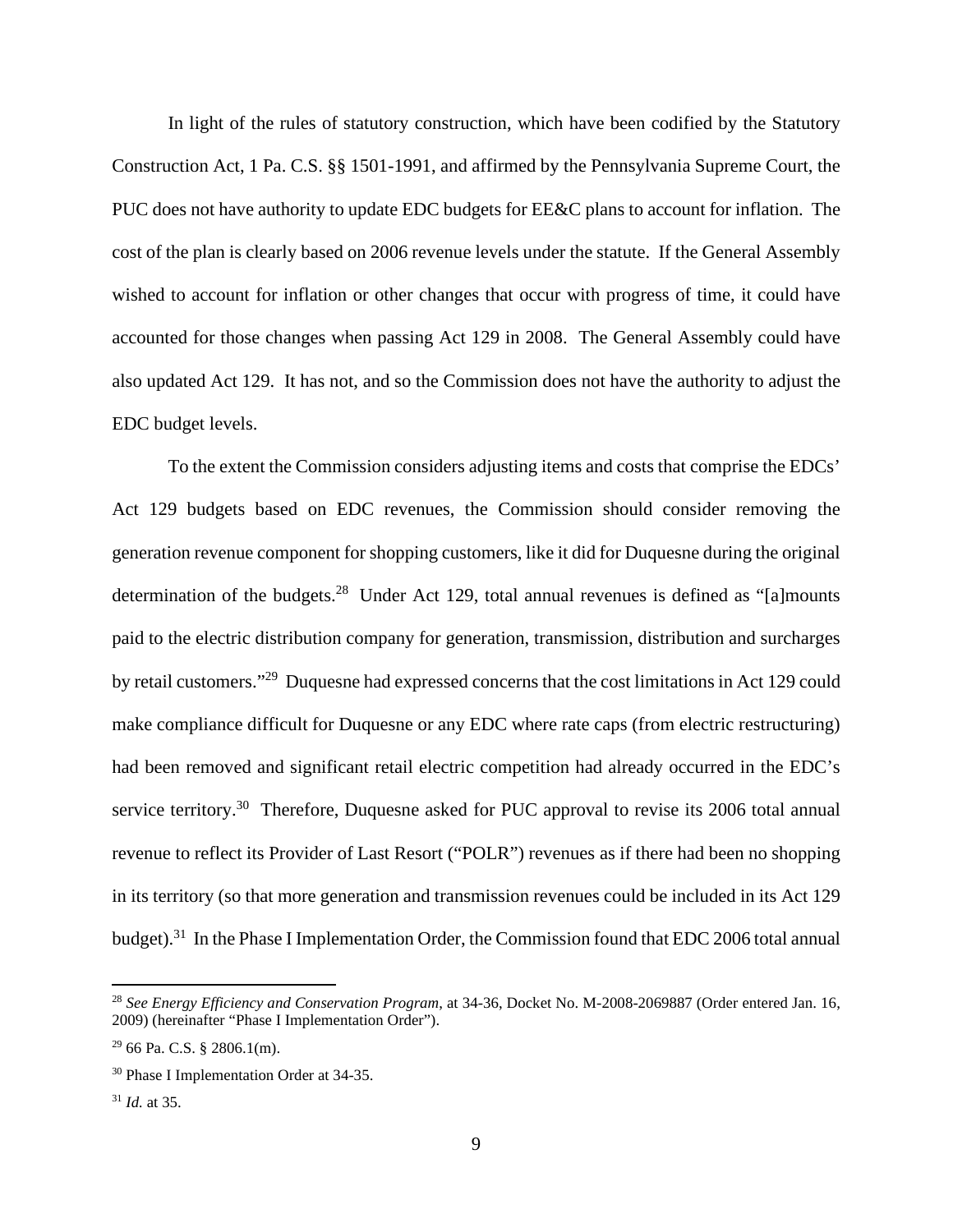revenues for Duquesne include generation and transmission revenues paid to an EGS through an EDC's combined bill.<sup>32</sup> The Commission concluded that Act 129 is competitively neutral, and should not disadvantage EDCs that had active retail electric markets (which Duquesne had in 2006).<sup>33</sup> Presently, all EDC territories have active retail electric markets; therefore, to the extent the Commission seeks to adjust EDC revenues, it should account for current levels of retail shopping in all EDC territories.

Furthermore, the budgets for many of the EDCs include not only generation but also revenues that were being collected in 2006 for stranded costs associated with electricity restructuring in the form of customer surcharges.<sup>34</sup> Act 129's definition of EDC total annual revenue includes amounts paid for "surcharges by retail customers."<sup>35</sup> In 2006, all of the major EDCs except Duquesne were still collecting large amounts of stranded costs under the Competition Act from customers.<sup>36</sup> Those stranded cost surcharges were fully paid and eliminated around 2010-2011 timeframe. Additionally, most of the customers were continuing to purchase default supply from the major EDCs that were collecting the stranded costs; as a result, the budgets for the annual plans are inflated. Accordingly, if the Commission were to make any adjustments to the EDCs' EE&C budgets, such as adjusting those budgets for inflation or other significant changes, it would be highly inappropriate to still include revenues from surcharges for stranded costs.

<sup>32</sup> Phase I Implementation Order at 35.

<sup>33</sup> *Id*.

<sup>&</sup>lt;sup>34</sup> See Phase I Implementation Order at 36. Stranded costs represent the difference between the amount of revenue that could have been recovered in the market when utilities were fully regulated vertically integrated monopolies and those revenues that would be recoverable after restructuring/deregulation. For a discussion on stranded costs, *see Lloyd v. Pa. PUC*, 904 A.2d 1010 (Pa. Cmwlth. 2006)*; see also Metro Edison Co. v. Pa. PUC*, 22 A.3d 353 (Pa. Cmwlth. 2011). For a discussion on restructuring, *see ARIPPA v. Pa. PUC*, 792 A.2d 636 (Pa. Cmwlth. 2002).

 $35$  66 Pa. C.S. § 2806.1(m).

<sup>36</sup> *See* 66 Pa. C.S. §§ 2801 *et seq.*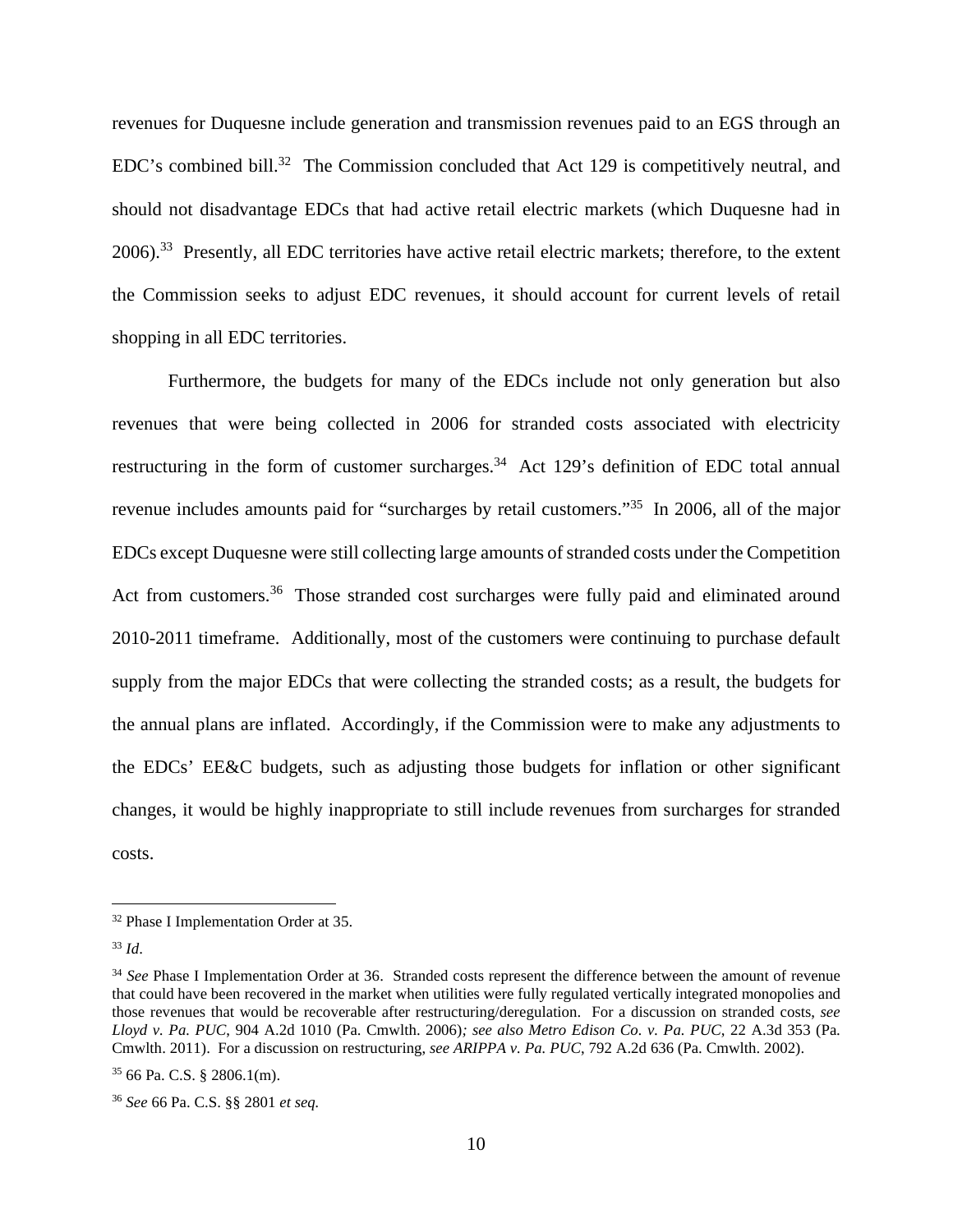### **3. Act 129 Provides a Cap on EE&C Program Expenditures and Not a Mandatory Requirement That EE&C Plans Expend Exactly 2% of EDC 2006 Revenue Levels.**

KEEA argues that the Commission should require EDCs to continue using 100% of the EE&C plan budgets after savings targets are met and recommends that the PUC require EDCs to submit plans to invest all excess budget into supplementary EE programs.<sup>37</sup> Once again, KEEA is asking the Commission to legislate and change the statute. Act 129 provides a clear cap of 2% of the EE&C plan based on costs that shall not exceed 2006 EDC revenue levels. Act 129 does not mandate nor encourage absolute and complete expenditure of EDC budgeted amounts. Any additional spending may benefit EE providers and customers who receive funding for projects. However, additional spending does not benefit all customers as a whole, and the Commission has continuously declined to include a quantifiable price suppression effect in the TRC Test.<sup>38</sup> Furthermore, customers should not pay beyond what is just and reasonable to meet the goals that are established by the Commission.<sup>39</sup>

Similarly, CAUSE-PA asks the Commission to allow EDCs to carry over excess Phase III budgets into Phase IV.<sup>40</sup> In the Tentative Implementation Order, the Commission stated it was not sound policy to keep spending Phase III budgets on Phase IV when those monies from the leftover Phase III budgets could be refunded back to the appropriate customer classes.<sup>41</sup> The Industrial Customers agree, and the Commission's policy determination rings ever more critical today as

<sup>37</sup> KEEA Comments at Section III.

<sup>38</sup> *See* 2021 TRC Test Final Order, Docket No. M-2019-3006868, at 52-55 (explaining that expending Act 129 funds on price suppression research "would not be a prudent use of ratepayer funds as the findings of such an analysis – no matter how rigorous – would be speculative at best and require numerous assumptions about future market structures and the complex interactions between supply and demand resources in competitive markets.").

<sup>39</sup> *See* 66 Pa. C.S. § 1301(a) ("Every rate made, demanded, or received by any public utility . . . shall be just and reasonable.").

<sup>40</sup> CAUSE-PA Comments at 24.

<sup>41</sup> Tentative Implementation Order at 69.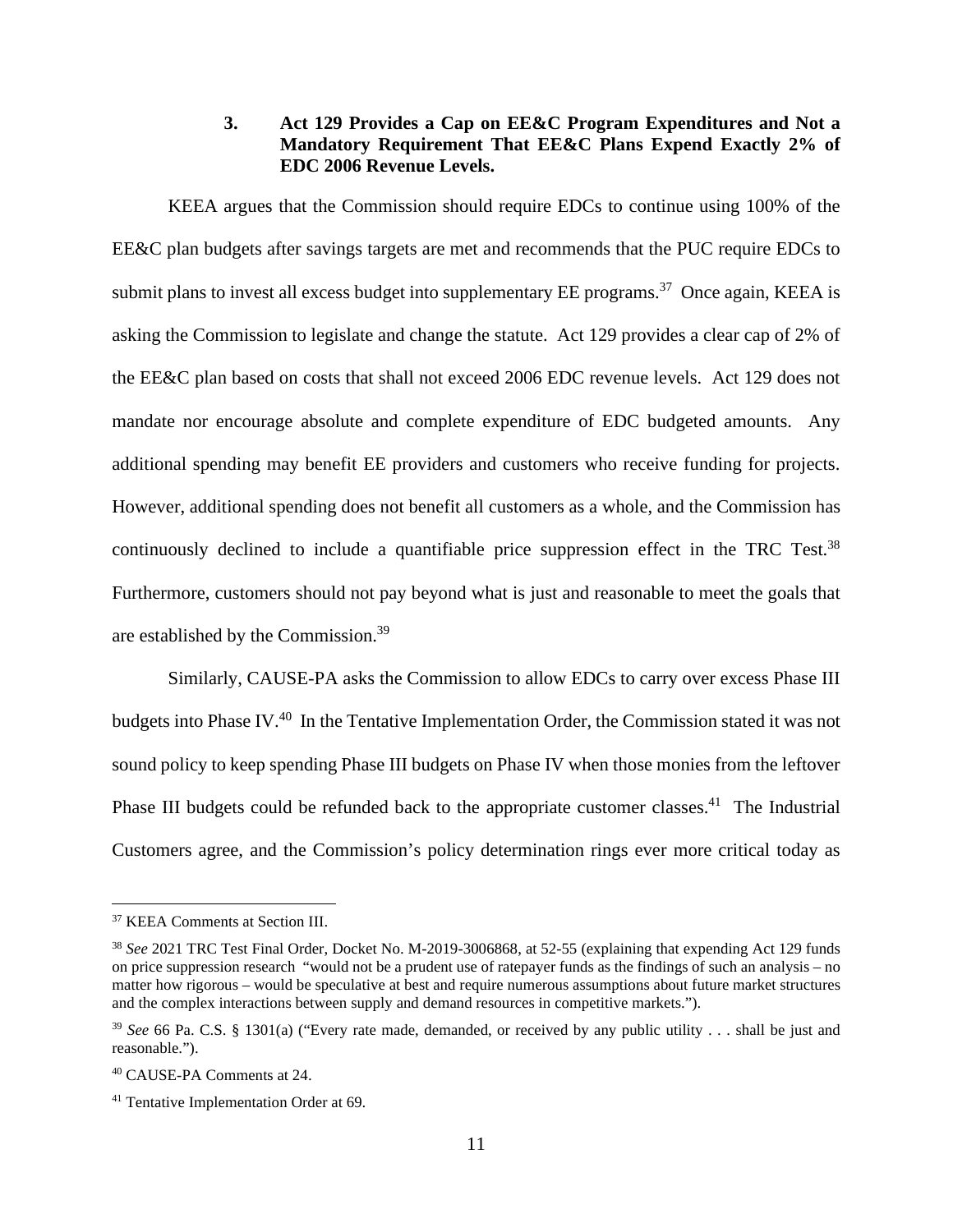consumers from all rate classes are experiencing financial hardship. Refunding those monies to consumers can help consumers pay their bills, maintain their operations, and maintain their employee complement or avoid further furloughs and layoffs.

### **4. Customer Refunds Provide Greater Benefits to Customers Than Investment of Excess Budgets in Further EE Measures.**

KEEA also argues that investment of excess budgets in further EE measures will produce "greater benefit than customer refunds."<sup>42</sup> However, KEEA's argument rings hollow. Refunds provide guaranteed tangible benefits directly to customers and ensures customers enjoy the discretion and flexibility to allocate those monies toward the best use. Customers from all rate classes – residential to small business to Large  $C&I$  – are experiencing financial hardship due to the COVID-19 pandemic and ensuing economic crisis. As discussed above, customers can utilize those refunds to help pay other bills and expenses. Small and large businesses can utilize those refunds to help sustain operations during the pandemic and also help sustain their current employee complement to avoid furloughs and layoffs.<sup>43</sup> In other words, the use of a refund can provide a concrete benefit to customers during this economic crisis, as compared to the less quantifiable, more indirect, and more delayed "benefits" resulting from EE programs.

Furthermore, KEEA's approach to evaluating benefits is based on the SWE's studies and calculations for Phase IV, which now lack validity given that they were conducted prior to the changed demand, consumption, and economic circumstances due to COVID-19. KEEA has not demonstrated that further EE investments of excess EDC budgets is just and reasonable, cost-

<sup>42</sup> KEEA Comments at Section III.

<sup>43</sup> Unfortunately, as the pandemic persists, layoffs and furloughs are becoming permanent. *See* Shawn Donnan and Joe Deaux, *Layoffs Start Turning From Temporary to Permanent Across America*,: BLOOMBERG BUSINESSWEEK, May 6, 2020, https://www.bloomberg.com/news/articles/2020-05-06/temporary-coronavirus-layoffs-are-turningpermanent-around-u-s?utm\_campaign=news&utm\_medium=bd&utm\_source=applenews (last accessed May 12, 2020).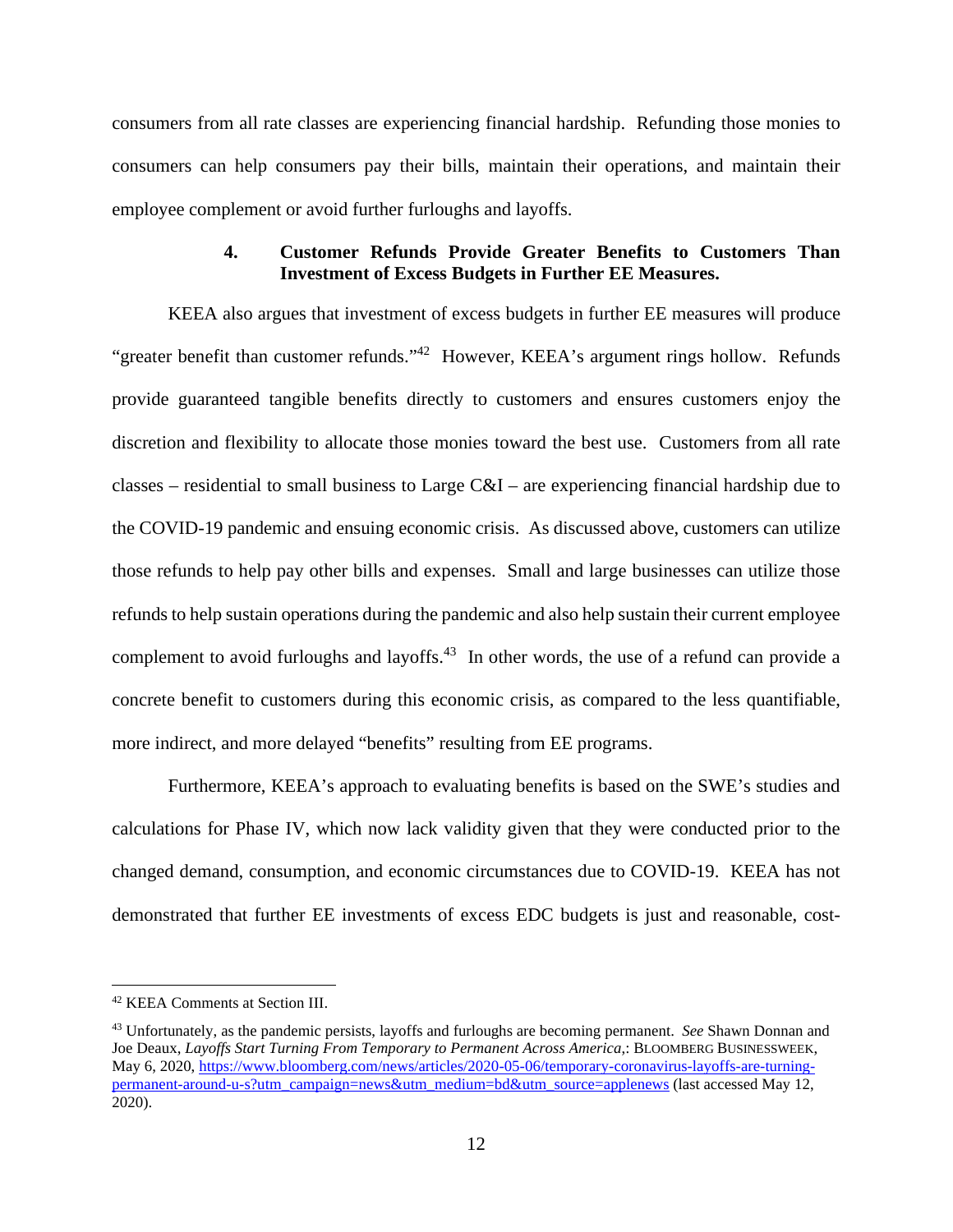effective, or otherwise in the public interest. Importantly, Act 129 requires the Commission to terminate an EDC plan that is not cost-effective, *i.e.*, with a TRC value of less than 1.0.<sup>44</sup> The TRC test is met when the benefit to cost ratio is 1.0 or greater. Act 129 requires the Commission to establish standards to ensure that each plan includes a variety of measures and that each plan will provide the measures equitably to all customer classes.<sup>45</sup> Therefore, the Commission should order the EDCs to provide customer refunds associated with any excess budgets after the EDCs have reached compliance.

# **5. If the EDCs Bid Energy Efficiency Capacity Into PJM Demand Response Programs, Then the Revenues for C&I PJM DR Program Participation Should Be Used to Offset Program Costs, Not to Fund Any Pilot Programs.**

KEEA argues that any excess EE&C EDC program budgets should be used for supplementary programs or pilot programs for activities such as market transformation, financing, or education.<sup>46</sup> KEEA does oppose requiring EDCs to bid EE capacity from commercial and industrial ("C&I") projects into the PJM market.<sup>47</sup> Given the uncertainty, potential cost increases, and legal challenges in PJM's capacity market, the Industrial Customers in their Initial Comments requested that the Commission not require or encourage EDCs to bid any portions of peak demand reductions achieved by their Act 129 EE portfolio in PJM capacity market auctions. Therefore, the Industrial Customer submit that if the Commission were to require EDCs to still bid EE into

<sup>44</sup> *See* 66 Pa. C.S. § 2806.1(a)(3) (requiring a cost-benefit analysis in accordance with a TRC approved by the Commission), § 2806.1(b)(2) (directing the Commission to terminate or modify "any part" of an EDC's plan if it is not cost-effective), § 2806.1(c)(3) (requiring the Commission to evaluate program costs and benefits in accordance with the TRC test), § 2806.1(m) (definition of total resource cost test).

<sup>45</sup> 66 Pa. C.S. § 2806.1(a)(5); *see* Phase I Implementation Order at p. 22. For the initial discussion of the TRC Test, see pages 14- 16 of the Phase I Implementation Order.

<sup>46</sup> KEEA Comments at Section III.

<sup>47</sup> KEEA Comments at Section VII.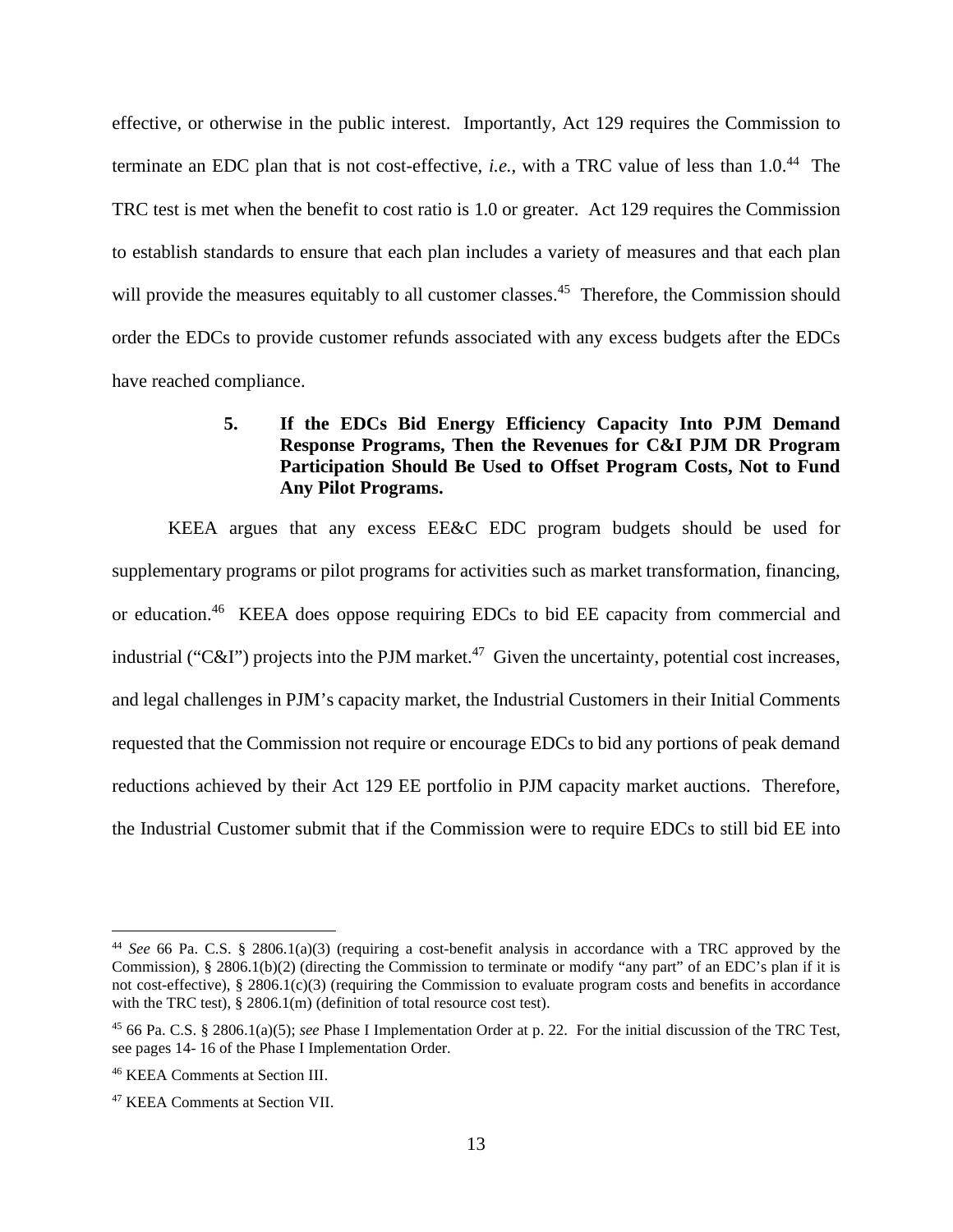PJM DR programs, the revenues realized by those C&I projects should be used to offset program costs for C&I customers, not to fund pilot programs.

# **6. Because An EDC Would Not Bear Any Risks If Authorized or Encouraged to Bid into the PJM DR Market, The Commission Should Not Authorize Any Share of Any DR Market Revenues to the EDC.**

In their comments, the FirstEnergy Companies ("FirstEnergy") express support for the Commission's proposal to require bidding of peak demand from EE resources into the PJM capacity market. FirstEnergy also asks the Commission to adopt a revenue sharing mechanism to encourage and optimize PJM participation and to allow the EDCs to share in the proceeds of any revenues derived from PJM participation for qualified EE resources.<sup>48</sup> Critically, FirstEnergy does not provide any rationale or authority by which the Commission should allow utilities to enjoy those revenues. Further, FirstEnergy does not provide any details as to how the revenue sharing mechanism would operate or how costs would be allocated between the EDCs and customers and under what circumstances.

Act 129 costs are a passthrough. In bidding EE capacity in the DR market, an EDC does not bear any risk that justifies any financial reward or return to the EDC. An EDC already enjoys the recovery of prudently incurred costs and the payment for administering the EE&C program. FirstEnergy has failed to demonstrate how allowance of a profit is permissible under Act 129 much less how such profit would be just and reasonable under Section 1303 of the Public Utility Code, 66 Pa. C.S. § 1301. Therefore, to the extent the Commission requires or encourages participation in the PJM DR Market, FirstEnergy's request for a revenue sharing mechanism between the customers and EDCs should be rejected outright.

<sup>48</sup> FirstEnergy Companies' Comments at 4.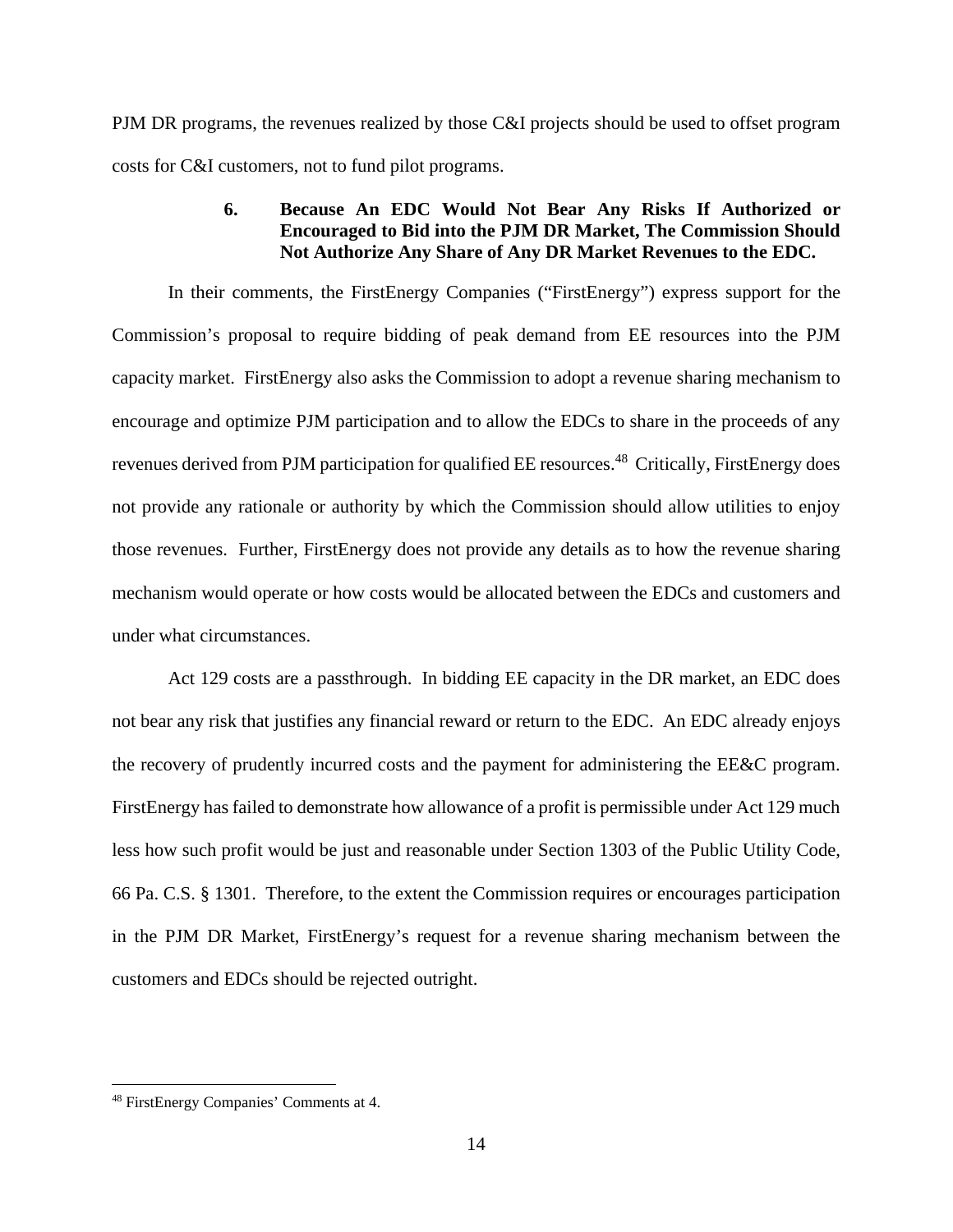### **7. Participating Customers that Fail to Perform Should Bear the Costs of Deficiency Charges for PJM DR Programs.**

In its comments, PECO explains that it does not support mandatory bidding of Act 129 resources in the PJM capacity market and instead contends that EDCs should be permitted to bid if appropriate.<sup>49</sup> If the Commission requires such bidding, then PECO asks the Commission to determine that deficiency charges collected from customers do not count toward an EDC's Phase IV spending cap.<sup>50</sup> As result of PECO's request, the costs of deficiency charges for some customers could be shifted and allocated to other customers. To the extent the PUC proceeds with an Act 129 DR program, the program should be designed to ensure that the non-performing customer(s) pay those penalties for deficiency charges, as it would be inequitable, unjust, and unreasonable for other customers to bear those deficiency charges.<sup>51</sup> PECO has not demonstrated that it would be just and reasonable to shift the costs of the deficiency charges to other customers.

### **8. The Commission's Proposal to Require an EE&C Plan to Allocate at Least 50% of All Spending to Incentives is Reasonable.**

In its comments, PECO objects to the Commission's proposal in the Tentative Implementation Order to propose that EDCs submit an EE&C plan with at least 50% of all spending allocated to incentives and less than 50% of all spending allocated to non-incentive cost categories.<sup>52</sup>

In the Tentative Implementation Order, the Commission emphasized the importance of ensuring that the EDCs provide a careful estimate of their program costs relating to all EE&C

<sup>50</sup> *Id*.

<sup>49</sup> PECO Comments at 12.

<sup>&</sup>lt;sup>51</sup> In its comments, OCA opines that capacity deficiency charges would be a cost of the program and thus be subject to the 2% revenue cap. OCA Comments at 20-21. However, OCA has not demonstrated or explained why the capacity deficiency penalties would need to be considered program costs if those charges can be assessed to the non-performing party.

<sup>52</sup> PECO Comments at 11 (citing Tentative Implementation Order at 65).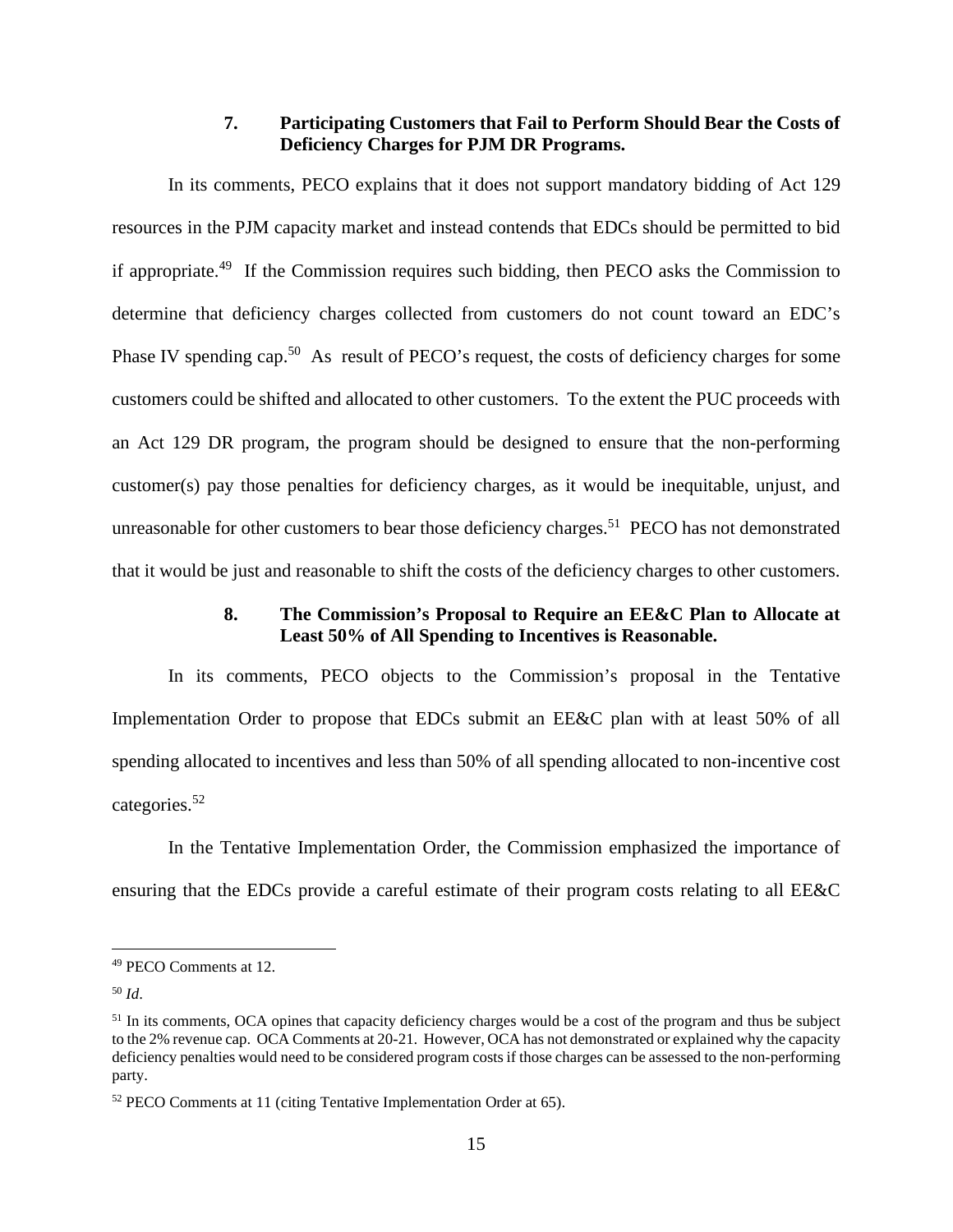programs and measures in their EE&C plan, and that all costs must be demonstrated to be reasonable and prudent.<sup>53</sup> The Commission also explained that the 2021 TRC Test Final Order provided instructions for EDCs to categorize program costs as incentives versus administration.<sup>54</sup> As explained in the 2021 TRC Test Final Order, administration costs include program design, program management, technical assistance, marketing, program delivery, and evaluation.<sup>55</sup> For Phase IV, the Commission proposed that kit and directly installed equipment costs be treated as incremental measure costs ("IMCs") and incentives.<sup>56</sup>

The Commission's proposal to require the EE&C plan to allocate at least 50% of all spending to incentives is reasonable and well-founded because it would ensure that a locked-in portion of EE&C program expenditures flows back to consumers. Program administration and overhead, while a necessary component of EE&C plans, can constitute a significant portion of the costs paid by customers into the programs. Administration costs expended by the EDC or Curtailment Service Provider ("CSP") are not returned to customers. Furthermore, education, marketing, and similar costs must be appropriately tracked and categorized as "non-incentive" by definition to meet the goal of ensuring that a fair portion of the program dollars are directly provided to actual customers.<sup>57</sup> Therefore, the Commission's proposal to require the EDC's EE&C plan to allocate at least 50% of all spending to incentives is just and reasonable.

<sup>53</sup> Tentative Implementation Order at 65.

<sup>54</sup> *Id*. (citing *2021 TRC Test Final Order* at 73-75, 77-78).

<sup>55</sup> *2021 TRC Test Final Order* at 73.

<sup>&</sup>lt;sup>56</sup> *Id.* at 74. IMCs and incentives to program participants are a transfer payment intended to offset the of efficient equipment. *Id.* at 77.

<sup>57</sup> *2021 TRC Test Final Order* at 73.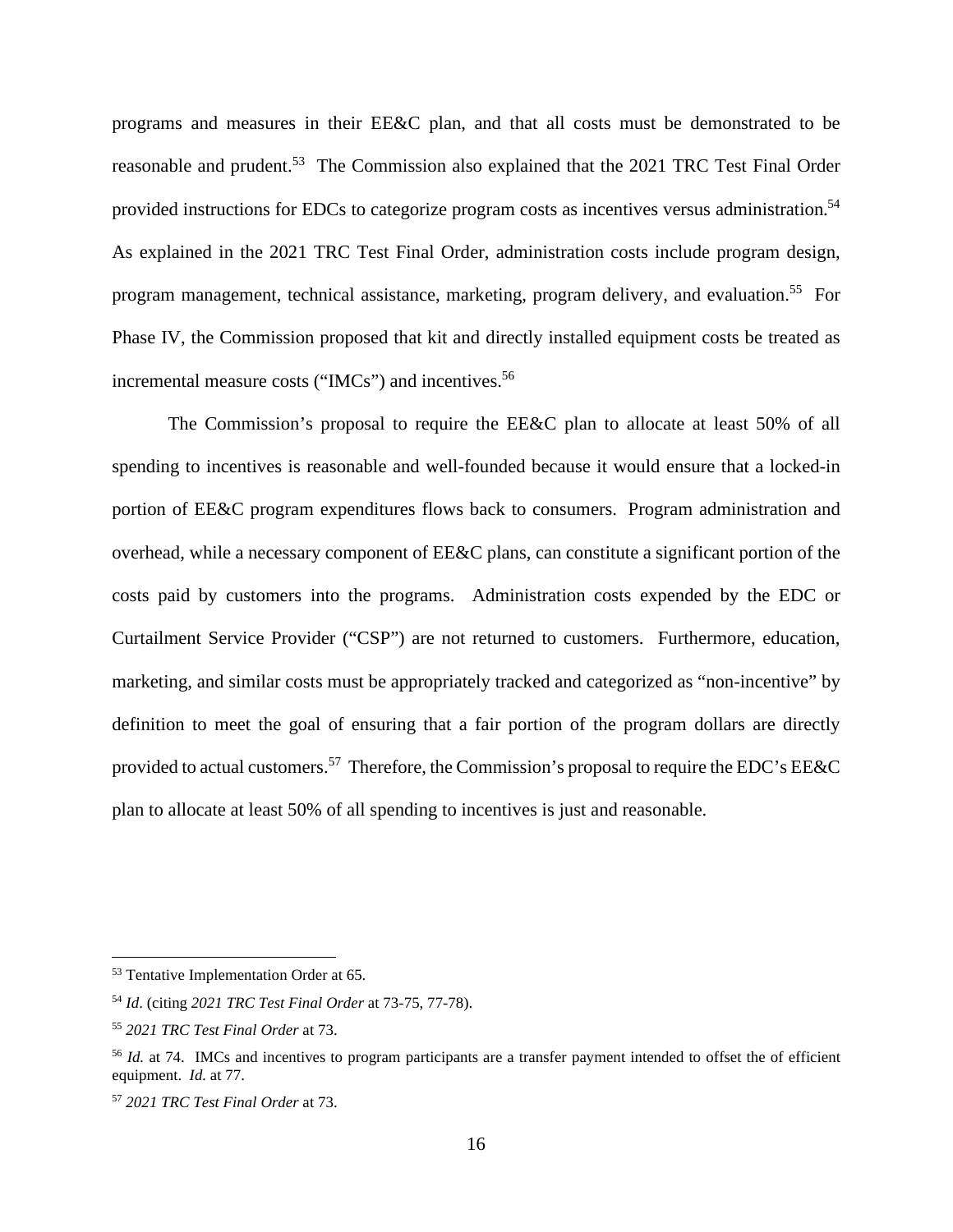# **9. Given the Wide Disagreement on Approaches to Demand Reduction and Demand Response Programs, the Commission Should Convene a Technical Conference on Programs for Reductions in Peak Demand.**

A wide disagreement exists among the initial comments regarding the Commission's proposed peak demand reduction targets, means to measures those targets, and programs for achieving peak demand reductions. For example, the Advanced Energy Management Alliance ("AEMA") argues that demand response is more effective than energy efficiency at reducing peak demand.<sup>58</sup> Instead of abandoning the state dispatchable demand response ("DR") program, AEMA recommends maintaining a similar DR program design to Phase III because the DR program would be highly cost-effective in Phase IV due to Large C&I participation.<sup>59</sup> However, AEMA has not demonstrated that participation by Large C&I is cost-effective, especially given that AEMA relies on pre-COVID-19 data and findings.<sup>60</sup>

AEMA ignores the PUC's preference for lasting peak demand reductions achieved by EE measures over DR measures and disagrees with the Commission's determination not to include a DR component in Phase IV.<sup>61</sup> Relying on the SWE's findings, the Commission found that a DR component in Phase IV is not as cost-effective as EE and would not likely be utilized by large customers who already participate in PJM's emergency load management programs.<sup>62</sup> Although AEMA endorsed aspects of the SWE's studies, AEMA flatly disagrees with the SWE's finding (as adopted by the Commission in the Tentative Implementation Order) that a Phase IV design

<sup>58</sup> AEMA Comments at 6.

<sup>59</sup> *See* AEMA Comments at 7.

<sup>60</sup> *See* AEMA Comments at 8-12 (arguing that Large C&I DR Phase IV under the current design will be highly costeffective based on the SWE's pre-COVID-19 studies).

<sup>61</sup> *See* Tentative Implementation Order at 34.

<sup>62</sup> *See* Tentative Implementation Order at 34-35.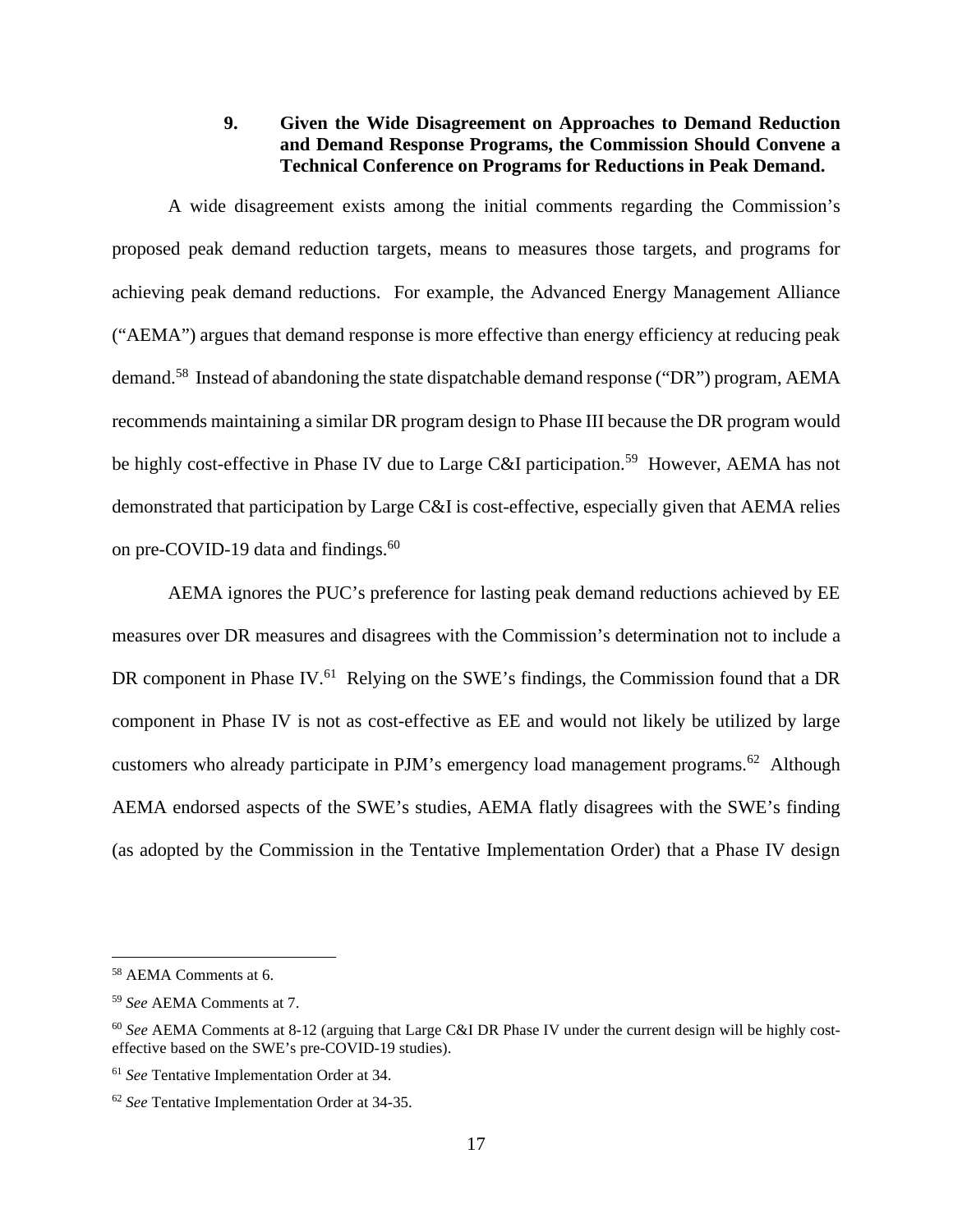without dispatchable DR would achieve \$35 million more net benefits to the Commonwealth than a Phase IV design with dispatchable DR.<sup>63</sup>

Some EDCs express concern with the proposed peak demand reduction targets. PECO claims that the Commission's peak demand reduction target overstates the market potential for PECO's service territory.<sup>64</sup> Similarly, PPL expressed numerous concerns with the reasonableness of its peak demand reduction target.<sup>65</sup> Of significant concern with regard to the policy goal of offering a diverse segment of efficiency programs for all customers, PPL indicates that its lack of experience and ability achieving meaningful peak demand reduction from Residential or Small C&I customers would place the burden of its Phase IV peak demand reduction target primarily on Large C&I customers.<sup>66</sup>

Incorporating DR into Phase IV is a complex issue that is influenced by PJM rules, customer behavior, and other factors. Delaying Phase IV will give the Commission time to hold a stakeholder conference and/or technical conference so that parties can fully discuss the appropriate DR programs in light of the impact of COVID-19 on power demand and peak demand patterns. The need for such a technical conference further supports postponing implementation of Phase IV. Presently, the Commission does not have a sufficient record by which it can support any determination based on substantial evidence to either proceed or not proceed with a dispatchable DR program in Phase IV.

<sup>63</sup> *See* Tentative Implementation Order at 32.

<sup>64</sup> PECO Comments at 10.

<sup>65</sup> PPL Comments at 11-17.

<sup>66</sup> *See* PPL Comments at 12.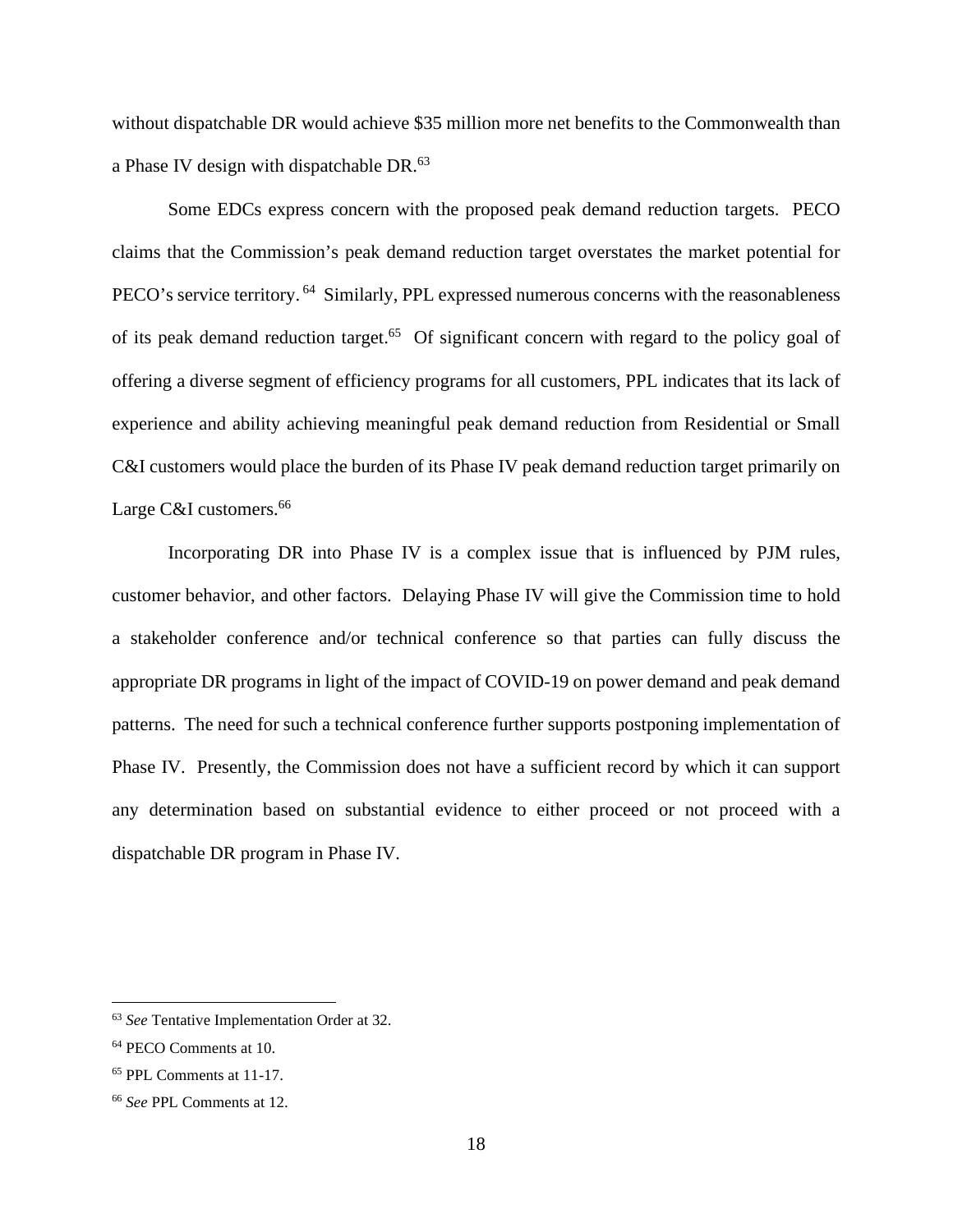#### **III. CONCLUSION**

Since the Commission issued the Implementation Order for Phase IV, the economic climate has changed significantly and will continue fluctuating for the foreseeable future due to COVID-19. Across the country and in this Commonwealth, commercial and industrial businesses have been forced to shutter their operations and furlough employees due to stay home orders. Millions of employees have been furloughed and/or laid off. Decreased operations in the commercial and industrial sectors have led to nationwide decreases in power demand and consumption. The pandemic could cause nationwide and global recessions, resulting in flat-to-negative power demand and lasting damage to the economy of the United States and the Commonwealth of Pennsylvania. The Commission should, therefore, exercise its discretion to postpone the implementation of Phase IV for at least one year in order to provide some respite to all Pennsylvania customers in the face of an already tumultuous business environment. The Commission should focus its efforts on safely completing Phase III and by returning any excess budgets from Phase III to customers.

If the Commission proceeds with Phase IV, the Industrial Customers respectfully ask the Commission not to mandate participation in Phase IV for the Large C&I customer classes.